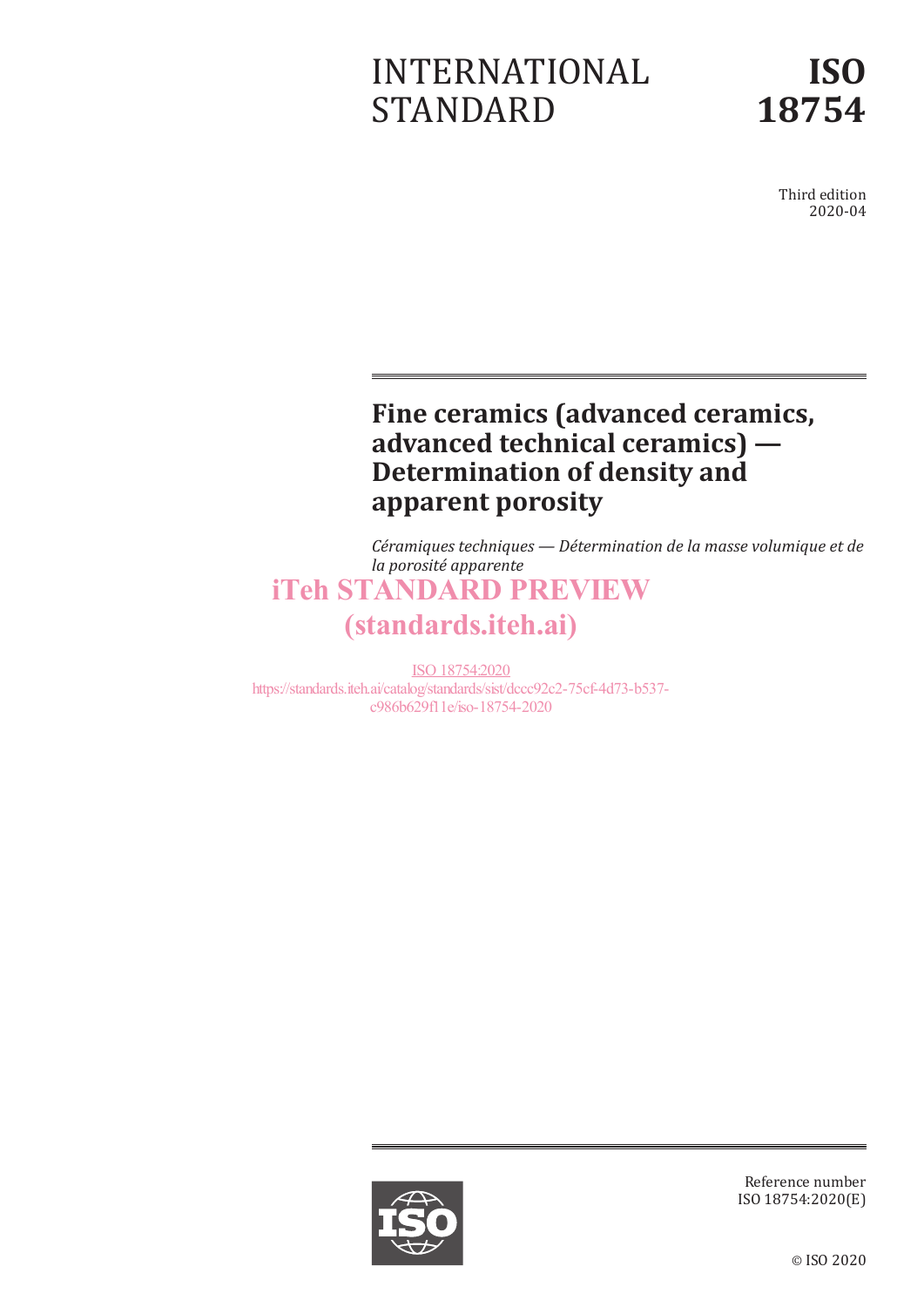# iTeh STANDARD PREVIEW (standards.iteh.ai)

ISO 18754:2020 https://standards.iteh.ai/catalog/standards/sist/dccc92c2-75cf-4d73-b537 c986b629f11e/iso-18754-2020



# **COPYRIGHT PROTECTED DOCUMENT**

#### © ISO 2020

All rights reserved. Unless otherwise specified, or required in the context of its implementation, no part of this publication may be reproduced or utilized otherwise in any form or by any means, electronic or mechanical, including photocopying, or posting on the internet or an intranet, without prior written permission. Permission can be requested from either ISO at the address below or ISO's member body in the country of the requester.

ISO copyright office CP 401 • Ch. de Blandonnet 8 CH-1214 Vernier, Geneva Phone: +41 22 749 01 11 Fax: +41 22 749 09 47 Email: copyright@iso.org Website: www.iso.org

Published in Switzerland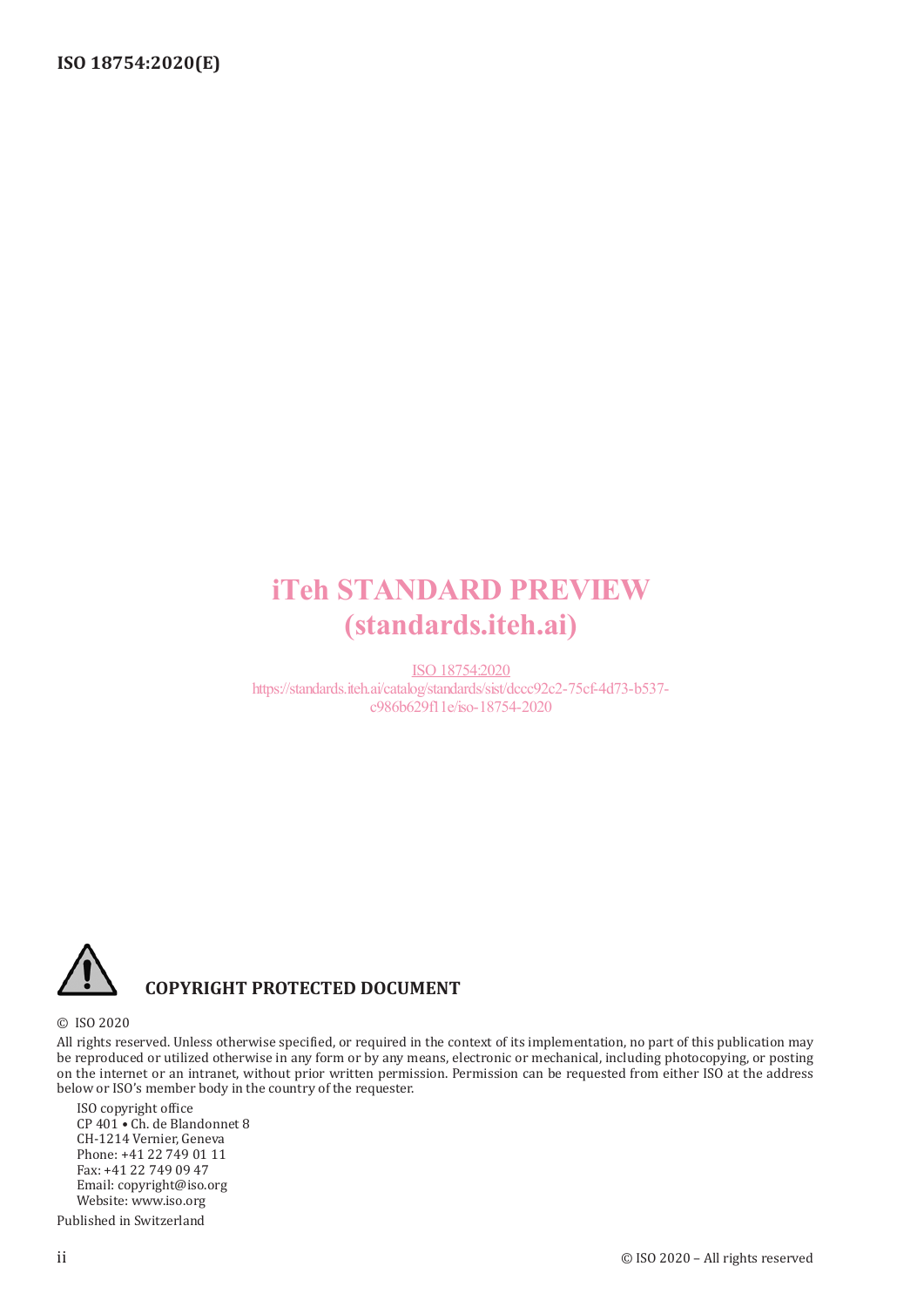# **Contents**

Page

| 1              |                                                                              |                                                                                                                                                                                                                               |  |  |  |  |  |
|----------------|------------------------------------------------------------------------------|-------------------------------------------------------------------------------------------------------------------------------------------------------------------------------------------------------------------------------|--|--|--|--|--|
| $\overline{2}$ |                                                                              |                                                                                                                                                                                                                               |  |  |  |  |  |
| 3              |                                                                              |                                                                                                                                                                                                                               |  |  |  |  |  |
| 4              | Method by liquid displacement (Method A) <b>Method A</b> ) <b>Method A</b> 2 |                                                                                                                                                                                                                               |  |  |  |  |  |
|                | 4.1                                                                          |                                                                                                                                                                                                                               |  |  |  |  |  |
|                | 4.2                                                                          |                                                                                                                                                                                                                               |  |  |  |  |  |
|                | 4.3                                                                          |                                                                                                                                                                                                                               |  |  |  |  |  |
|                |                                                                              | 4.3.1                                                                                                                                                                                                                         |  |  |  |  |  |
|                |                                                                              | 4.3.2                                                                                                                                                                                                                         |  |  |  |  |  |
|                | 4.4                                                                          | Procedure 2008 and 2008 and 2008 and 2008 and 2008 and 2008 and 2008 and 2008 and 2008 and 2008 and 2008 and 2008 and 2008 and 2008 and 2008 and 2008 and 2008 and 2008 and 2008 and 2008 and 2008 and 2008 and 2008 and 2008 |  |  |  |  |  |
|                |                                                                              | 4.4.1                                                                                                                                                                                                                         |  |  |  |  |  |
|                |                                                                              | 4.4.2                                                                                                                                                                                                                         |  |  |  |  |  |
|                |                                                                              | 4.4.3                                                                                                                                                                                                                         |  |  |  |  |  |
|                |                                                                              | 4.4.4                                                                                                                                                                                                                         |  |  |  |  |  |
|                |                                                                              | 4.4.5                                                                                                                                                                                                                         |  |  |  |  |  |
|                | 4.5                                                                          |                                                                                                                                                                                                                               |  |  |  |  |  |
|                | 4.6                                                                          |                                                                                                                                                                                                                               |  |  |  |  |  |
|                |                                                                              | 4.6.1                                                                                                                                                                                                                         |  |  |  |  |  |
|                |                                                                              | Bulk density ARD PREVIEW 66<br>4.6.2<br>4.6.3                                                                                                                                                                                 |  |  |  |  |  |
| 5              |                                                                              |                                                                                                                                                                                                                               |  |  |  |  |  |
|                | 5.1                                                                          |                                                                                                                                                                                                                               |  |  |  |  |  |
|                | 5.2                                                                          |                                                                                                                                                                                                                               |  |  |  |  |  |
|                | 5.3                                                                          |                                                                                                                                                                                                                               |  |  |  |  |  |
|                |                                                                              | 5.3.1                                                                                                                                                                                                                         |  |  |  |  |  |
|                |                                                                              | 5.3.2                                                                                                                                                                                                                         |  |  |  |  |  |
|                | 5.4                                                                          |                                                                                                                                                                                                                               |  |  |  |  |  |
|                |                                                                              | 5.4.1                                                                                                                                                                                                                         |  |  |  |  |  |
|                |                                                                              | 5.4.2                                                                                                                                                                                                                         |  |  |  |  |  |
|                | 5.5                                                                          |                                                                                                                                                                                                                               |  |  |  |  |  |
| 6              |                                                                              |                                                                                                                                                                                                                               |  |  |  |  |  |
|                |                                                                              |                                                                                                                                                                                                                               |  |  |  |  |  |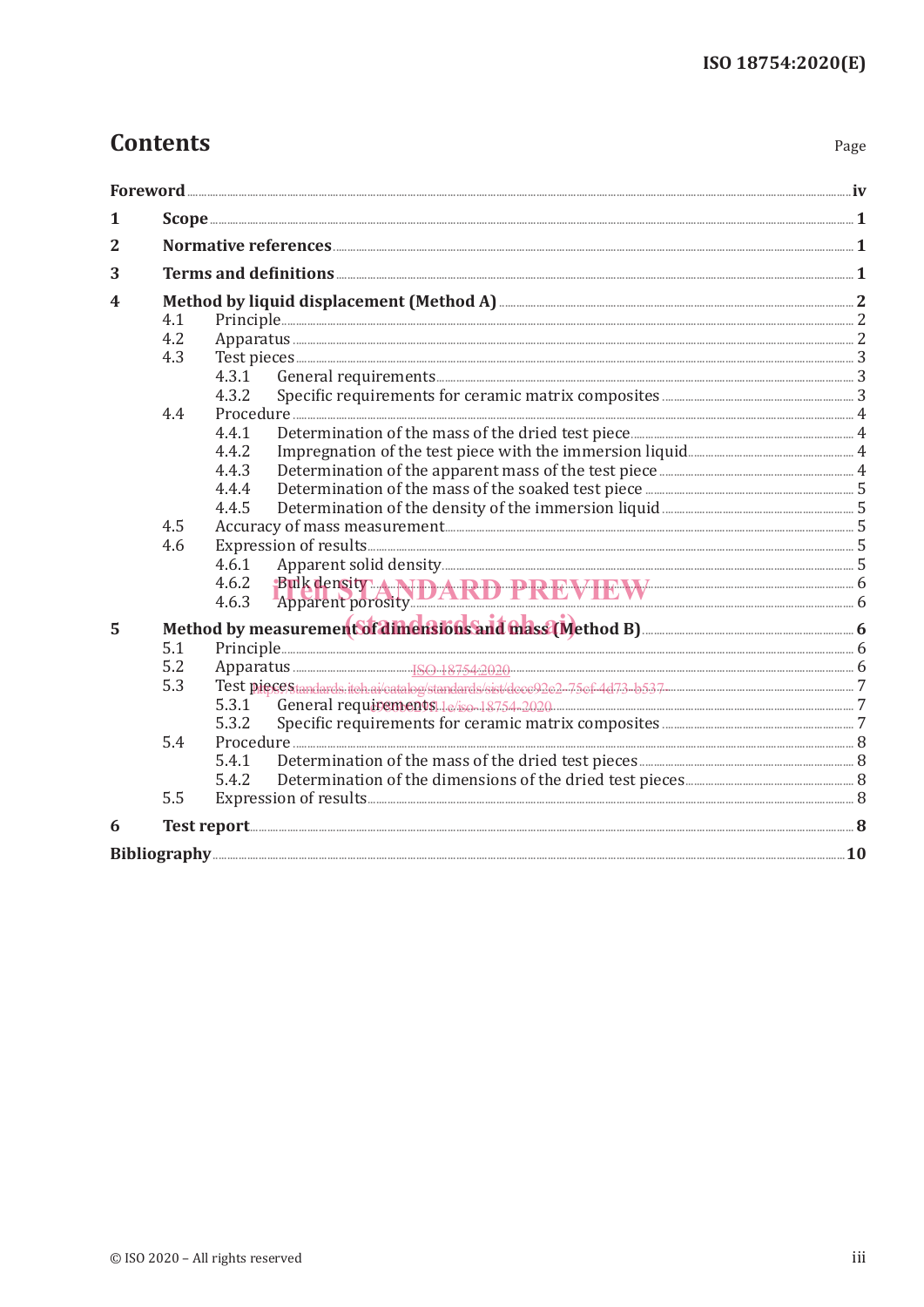# **Foreword**

ISO (the International Organization for Standardization) is a worldwide federation of national standards bodies (ISO member bodies). The work of preparing International Standards is normally carried out through ISO technical committees. Each member body interested in a subject for which a technical committee has been established has the right to be represented on that committee. International organizations, governmental and non-governmental, in liaison with ISO, also take part in the work. ISO collaborates closely with the International Electrotechnical Commission (IEC) on all matters of electrotechnical standardization.

The procedures used to develop this document and those intended for its further maintenance are described in the ISO/IEC Directives, Part 1. In particular, the different approval criteria needed for the different types of ISO documents should be noted. This document was drafted in accordance with the editorial rules of the ISO/IEC Directives, Part 2 (see www.iso.org/directives).

Attention is drawn to the possibility that some of the elements of this document may be the subject of patent rights. ISO shall not be held responsible for identifying any or all such patent rights. Details of any patent rights identified during the development of the document will be in the Introduction and/or on the ISO list of patent declarations received (see www.iso.org/patents).

Any trade name used in this document is information given for the convenience of users and does not constitute an endorsement.

For an explanation of the voluntary nature of standards, the meaning of ISO specific terms and expressions related to conformity assessment, as well as information about ISO's adherence to the<br>World Trade Organization (WTO) principles in the Technical Barriers to Trade (TBT), see www.iso.org/ World Trade Organization (WTO) principles in the Technical Barriers to Trade (TBT), see www.iso.org/ iso/foreword.html. (standards.iteh.ai)

This document was prepared by Technical Committee ISO/TC 206, *Fine ceramics*. ISO 18754:2020

This third edition cancels and replaces the second edition (ISO 18754:2013), Which has been technically revised. The main changes compared to the%revi&us edition are as follows:

- clarification of the different methods covered by the document;
- extension of the applicability field of the method to ceramic matrix composites (including the fibre reinforced matrix);
- incorporation of specific requirements in terms of geometry and sizes of the test specimens in this case.

Any feedback or questions on this document should be directed to the user's national standards body. A complete listing of these bodies can be found at www.iso.org/members.html.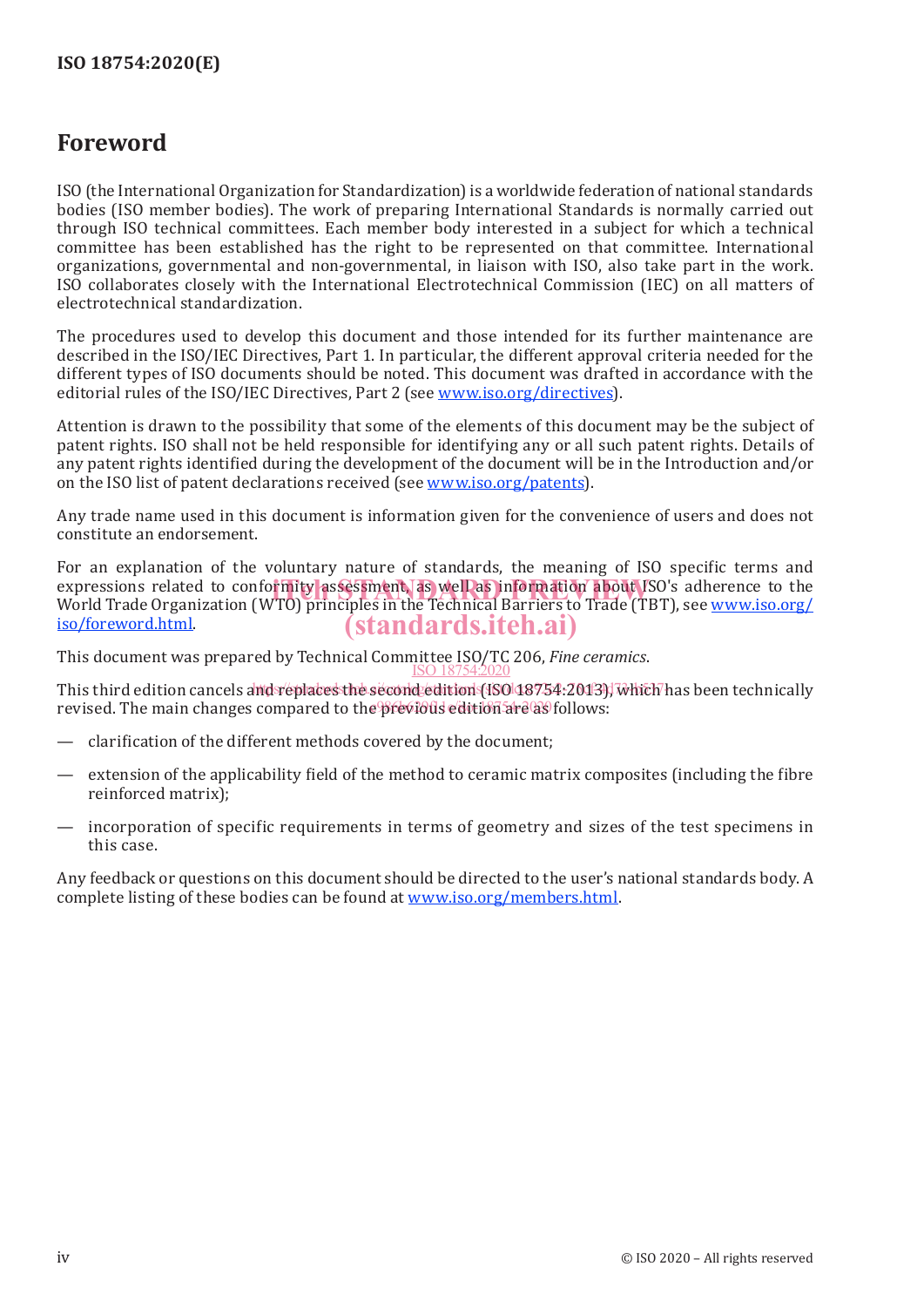# **Fine ceramics (advanced ceramics, advanced technical ceramics) — Determination of density and apparent porosity**

# **1 Scope**

This document specifies methods for the determination of the apparent solid density, bulk density, apparent porosity and geometric bulk density of fine ceramics, including all ceramic matrix composites.

Two methods are described and are designated as Methods A and B, as follows:

— Method A: Determination of bulk density, apparent solid density and apparent porosity by liquid displacement (Archimedes' method).

NOTE 1 This method is not appropriate for the determination of an apparent porosity greater than 10 %. For materials with higher porosity, the accuracy of the measurement might not be satisfactory. This method might also not give a satisfactory open porosity result if it is less than 0,5 %.

NOTE 2 This method is also not suitable for materials which are known to have an average pore size of greater than 600 µm.

man 550 pm.<br>— Method B: Determination of bulk density only, by measurement of geometric dimensions and mass.

(standards.iteh.ai)

### **2 Normative references**

#### ISO 18754:2020

The following documents are dreferred to in the text in such a way that some or all of their content constitutes requirements of this document. For dated references, only the edition cited applies. For undated references, the latest edition of the referenced document (including any amendments) applies.

ISO 386, *Liquid-in-glass laboratory thermometers — Principles of design, construction and use*

ISO 758, *Liquid chemical products for industrial use — Determination of density at 20 ° C*

ISO 13385-1, *Geometrical product specifications (GPS) — Dimensional measuring equipment — Part 1: Design and metrological characteristics of callipers*

ISO/IEC 17025, *General requirements for the competence of testing and calibration laboratories*

# **3 Terms and definitions**

For the purposes of this document, the following terms and definitions apply.

ISO and IEC maintain terminological databases for use in standardization at the following addresses:

- ISO Online browsing platform: available at https://www.iso.org/obp
- IEC Electropedia: available at http://www.electropedia.org/

#### **3.1**

#### **open pore**

pore that is penetrated by an immersion liquid, or that is connected to the atmosphere, either directly or via one another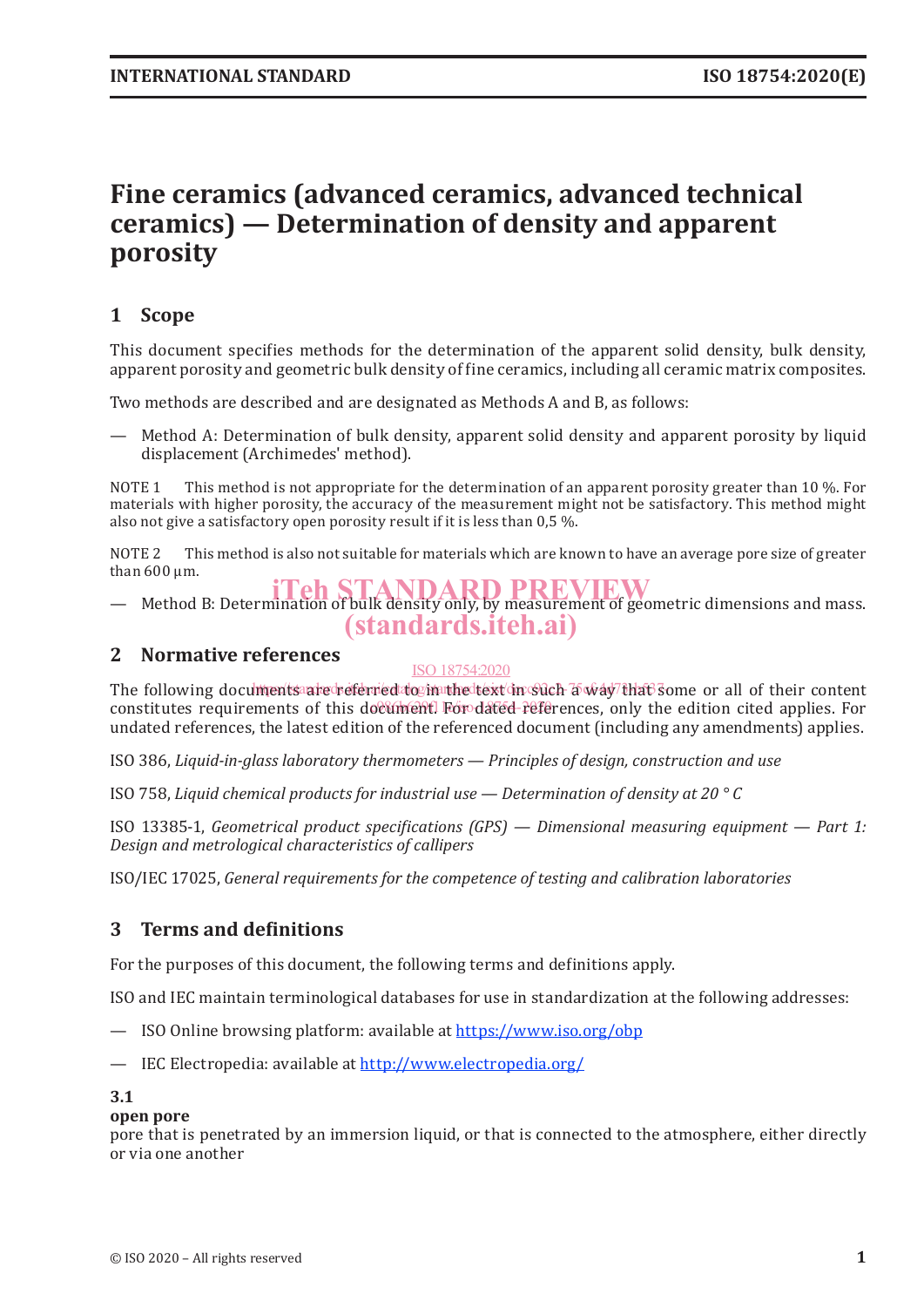### **3.2**

### **closed pore**

pore that is not penetrated by the immersion liquid, or that is not connected to the atmosphere

#### **3.3**

### **bulk volume**

 $V_{\rm h}$ 

sum of the respective volumes of the solid material, the *open pores* (3.1) and the *closed pores* (3.2) in a porous body

### **3.4**

### **apparent solid volume**

 $V_{\rm a}$ 

sum of the respective volumes of the solid material and the *closed pores* (3.2) in a porous body

### **3.5**

# **bulk density**

 $\rho_{\rm h}$ 

ratio of the mass of the dry material of a porous body to its *bulk volume* (3.3)

# **3.6**

# **apparent solid density**

 $\rho$ <sub>a</sub> ratio of the mass of the dry material of a porous body to its *apparent solid volume* (3.4)

# **3.7**

# **apparent porosity**

#### $\pi$ <sub>a</sub>

ratio of the total volume of the *open pores* (3.1) in a porous body to its *bulk volume* (3.3) (standards.iteh.ai)

**3.8**

**theoretical density** density of pore-free material

ISO 18754:2020 https://standards.iteh.ai/catalog/standards/sist/dccc92c2-75cf-4d73-b537 c986b629f11e/iso-18754-2020

iTeh STANDARD PREVIEW

#### **3.9**

# **geometric bulk density**

*bulk density* (3.5) of a porous body, the *bulk volume* (3.3) of which being calculated from linear dimensions

# **4 Method by liquid displacement (Method A)**

# **4.1 Principle**

The mass of the dry test piece, then its apparent mass when immersed in a liquid with which it has been impregnated, and finally its mass in air while still soaked with the impregnation liquid are determined by weighing. From the masses above, the bulk density, the apparent solid density and the apparent porosity are determined by calculation.

Impregnation of the test piece can be achieved either by maintaining it in a liquid under boiling conditions (Method A1) or under vacuum (Method A2).

# **4.2 Apparatus**

**4.2.1 Drying oven**, capable of being controlled at  $(110 \pm 5)$  °C.

**4.2.2 Balance**, accurate to 0,1 mg for a test piece under 10 g and 0,001 % of the mass of a test specimen for a specimen over 10 g.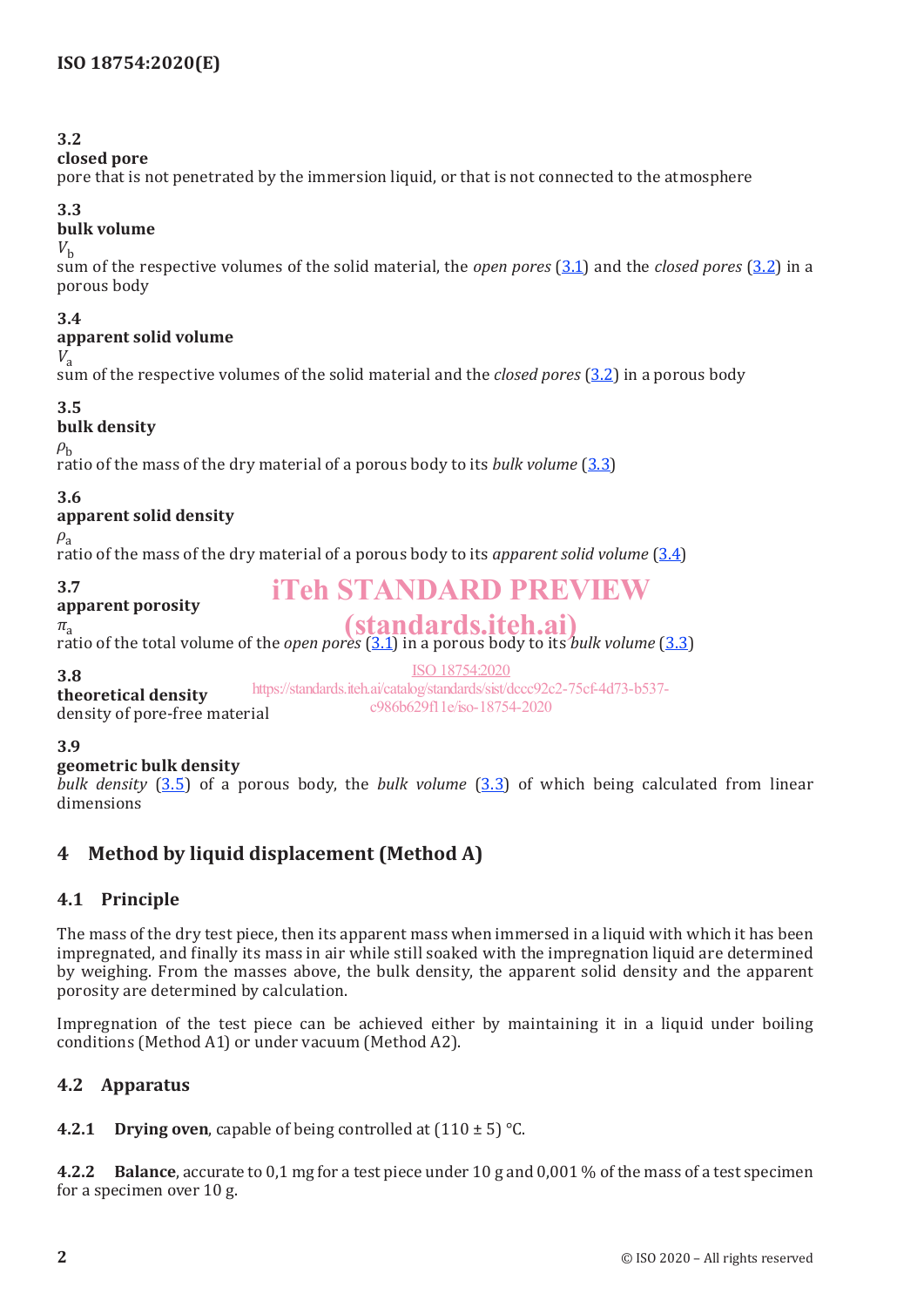**4.2.3 Thermometer**, in accordance with ISO 386, with an accuracy of ±1 °C.

**4.2.4 Immersion liquid**, distilled water or de-ionized water may be used for materials that do not react with water. For materials that are sensitive to contact with water or that cannot be fully wetted by water, a suitable organic liquid shall be used.

**4.2.5 Basket**, capable of supporting the test piece(s) in liquid in order to take suspended mass measurements (optional).

**4.2.6 Suspending wire**, of diameter not more than 0,25 mm. The wire should be cleaned and degreased.

Whenever test pieces of small mass are used, a suspending wire of smaller diameter (e.g. 0,15 mm) or the addition to the immersion liquid of a dilute solution (e.g. not more than 0,01 %) of a suitable surfactant is recommended, because the error caused by the surface tension of the liquid on the wire cannot be neglected.

**4.2.7 Evacuating equipment** (Method A2), capable of reducing the pressure to a value not greater than 2,5 kPa, and with a means of measuring the pressure used.

**4.2.8 Heating apparatus** (Method A1), enabling the heating of the immersion liquid to its boiling point.

- **4.2.9 Glass beaker**, of a size which allows adequate clearance of its wall by the test piece.
- **4.2.10 Absorbent cloth, such as a gauze cindustrial wiping cloth** or chamois leather.

| 4.3 Test pieces | ISO 18754:2020                                                            |  |  |
|-----------------|---------------------------------------------------------------------------|--|--|
|                 | https://standards.iteh.ai/catalog/standards/sist/dccc92c2-75cf-4d73-b537- |  |  |
|                 | $1007.720811.$ $\mu$ = 10751.3030                                         |  |  |

#### **4.3.1 General requirements** c986b629f11e/iso-18754-2020

Materials for testing should be sampled in accordance with the guidance given in EN 1006. The volume of each specimen shall be not less than 0,1 cm3.

When the volume of each individual test specimen is less than this value, a sufficient number of test specimens shall be taken so that the total volume of the specimens reaches the minimum of volume. In this case, the volume of each individual test specimen shall be not less than 0,04 cm3.

In cases where the volume of test specimen is less than  $0.04 \text{ cm}^3$ , a geometric measurement for the machined specimen may be used only for the determination of bulk density. For the determination of the bulk density and apparent porosity, mercury porosimetry may be applied. However, a combination of a stereological measurement on a polished surface of the test specimen by microscopy is recommended for reliability.

Any dust and chips liable to become detached during further handling shall be removed from the surface of each test piece.

Test specimens shall have smooth surfaces to sponge out droplets of the immersion liquid from the surface, since roughness limits the accuracy of the mass of the soaked test specimen.

#### **4.3.2 Specific requirements for ceramic matrix composites**

In addition to the requirements of 4.3.1, the length (*l*) and width (*d*) of a test piece should be at least equivalent to those containing more than two unit cells. The thickness (*h*) of a test piece should be at least equivalent to that containing more than three plies for 2D woven and more than two unit cells for 3D woven.

NOTE The specific terms used above and related to ceramic matrix composites are defined in ISO 20507.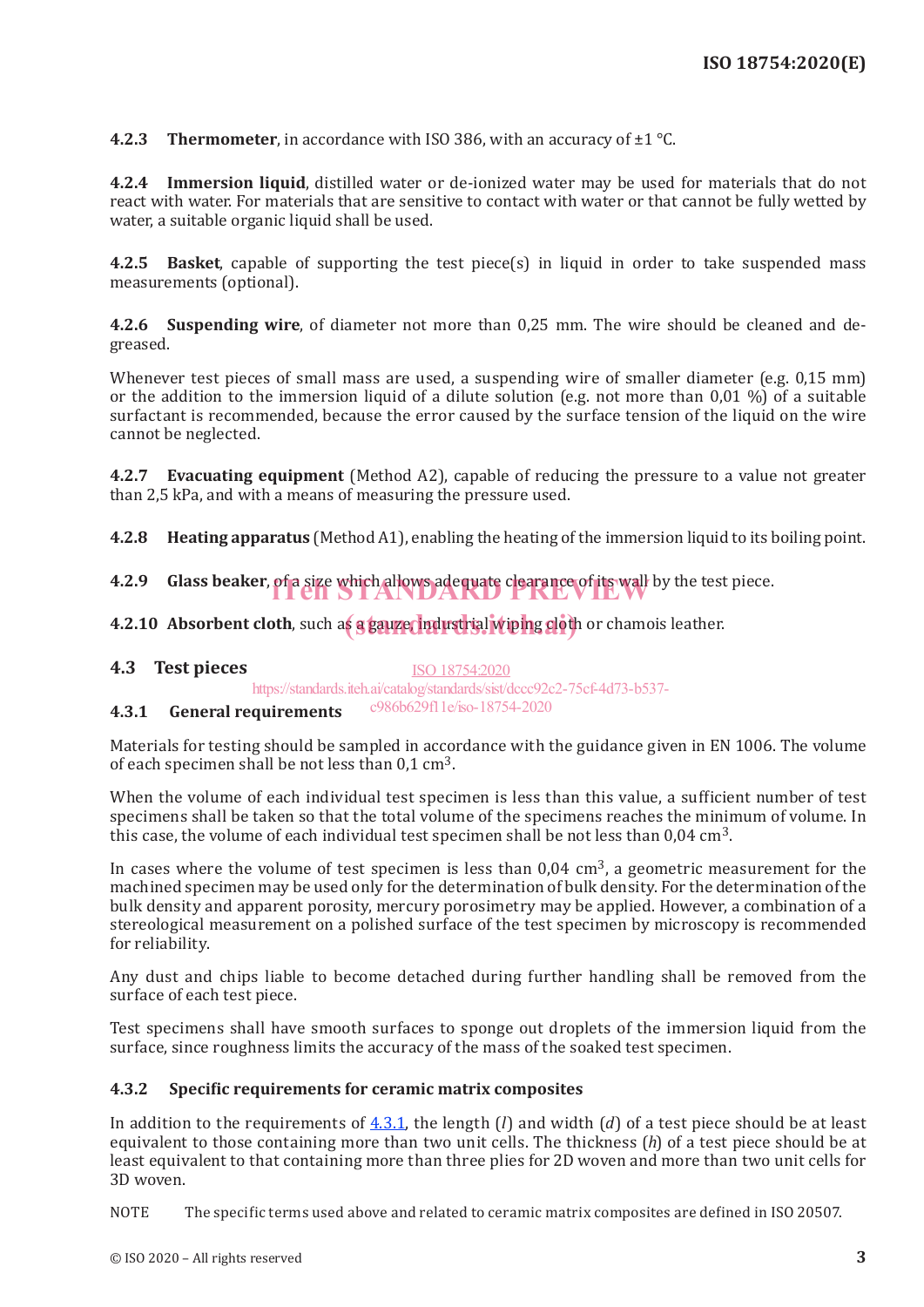# **4.4 Procedure**

#### **4.4.1 Determination of the mass of the dried test piece**

Dry the test piece in the oven (see  $\frac{4.2.1}{2}$ ) at (110 ± 5) °C to constant mass, i.e. until two successive weight measurements, taken before and after at least 2 h in the drying oven, do not differ by more than 0,03 %. Transfer to a desiccator and allow to cool to room temperature.

NOTE For test pieces assumed to have no open porosity (i.e. assumed to have a density higher than 95 % of the theoretical density), the abovementioned drying procedure could be skipped and the specimens could be dried e.g. with a towel.

Record the mass of the test piece in ambient air, as soon as possible after removal from the desiccator or drying. The mass thus determined is the mass of the dry test specimen, *m*1.

For a test piece which could possibly break during boiling (see  $4.4.2$ ), determine the mass of the dry test piece after the apparent mass of the immersed test piece and the mass of the soaked test piece have been determined.

#### **4.4.2 Impregnation of the test piece with the immersion liquid**

Impregnation of the test piece can be carried out in two ways.

a) Boiling method (Method A1)

Immerse the test piece in the glass beaker  $(4.2.9)$ , taking care that the test piece is covered with water<br>at all times. Using the heating apparatus  $(4.2.8)$ , bring the water to ebullition and let it hoil for 3 h or at all times. Using the heating apparatus  $(4.2.8)$ , bring the water to ebullition and let it boil for 3 h or at an emes. Song the heating apparatus (*f.2.3.)*, oring the water to countion and let R bon for 5 h of more. Allow to cool to room temperature. Water at ambient temperature may be used to cool the test misse to recon temp piece to room temperature.

The boiling method shall not apply to materials that  $\frac{187542020}{87542020}$  water.

- https://standards.iteh.ai/catalog/standards/sist/dccc92c2-75cf-4d73-b537-
- b) Vacuum method (Method A2) c986b629f11e/iso-18754-2020

Place the test specimen in an airtight container (see  $4.2.7$ ), evacuate to a pressure of less than 2,5 kPa and maintain for 15 min in order to remove all the air from the open pores of the test specimen. Introduce the immersion liquid  $(4.2.4)$  so that the test specimen is covered completely. Gradually release the vacuum to atmospheric pressure and allow the test specimen to remain in the immersion liquid for an additional 30 min.

During the introduction of the immersion liquid, the vacuum pump shall be in continuous operation and shall be stopped upon completion of the introduction.

For materials that react with water, a suitable organic liquid (e.g. distilled paraffin or dibutyl phthalate) shall be used as the immersion liquid. In this case, the organic immersion liquid should be low volatile and non-toxic. The vapour pressure of the organic immersion liquid shall be less than 2,5 kPa at the temperature of the test.

NOTE For test pieces assumed to have no open porosity, this impregnation step could be skipped.

#### **4.4.3 Determination of the apparent mass of the test piece**

Place the impregnated test piece in the basket  $(4.2.5)$  and suspend the basket in the immersion liquid using the thin wire (4.2.6). Using the balance, measure the suspended mass while completely immersed in the immersion liquid. Remove the test piece from the basket and reweigh the basket when immersed in the immersion liquid to the same depth as when the test specimen was in place. Subtract the apparent mass of the immersed basket from the mass when it contained the test piece. The mass thus obtained is the apparent mass of the immersed test piece,  $m<sub>2</sub>$ .

Determine the temperature of the immersion liquid using the thermometer (4.2.3).